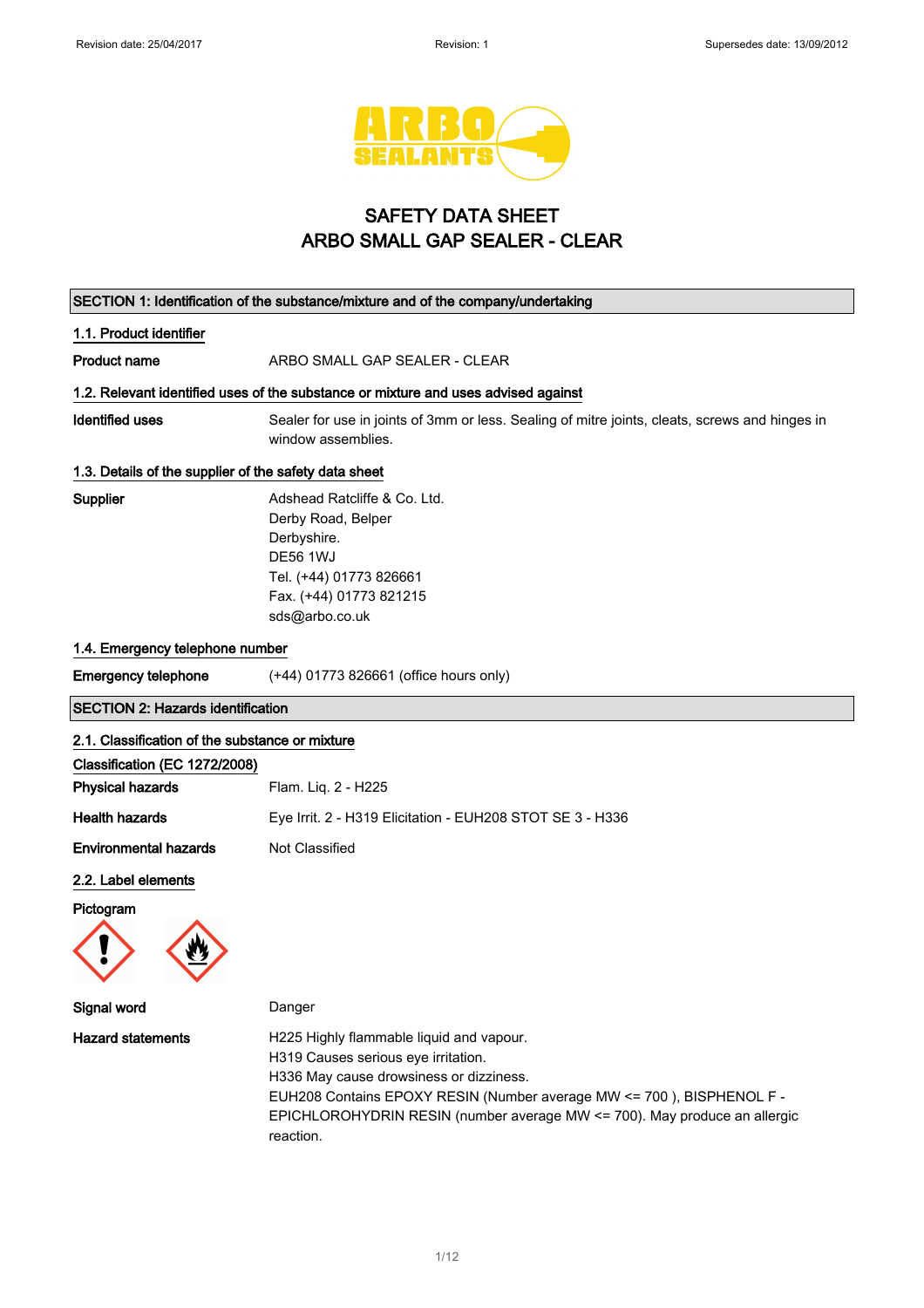| <b>Precautionary statements</b> | P210 Keep away from heat, hot surfaces, sparks, open flames and other ignition sources. No<br>smoking.<br>P261 Avoid breathing vapours.<br>P280 Wear eye protection.<br>P337+P313 If eye irritation persists: Get medical advice/attention.<br>P403+P233 Store in a well-ventilated place. Keep container tightly closed.<br>P501 Dispose of contents/ container in accordance with national regulations. |
|---------------------------------|-----------------------------------------------------------------------------------------------------------------------------------------------------------------------------------------------------------------------------------------------------------------------------------------------------------------------------------------------------------------------------------------------------------|
| Contains                        | BUTANONE, ACETONE, ETHYL ACETATE, BUTYL ACETATE -norm, EPOXY RESIN<br>(Number average MW <= 700), BISPHENOL F - EPICHLOROHYDRIN RESIN (number<br>average MW $\leq$ 700)                                                                                                                                                                                                                                   |

## 2.3. Other hazards

SECTION 3: Composition/information on ingredients

| 3.2. Mixtures                         |                      |          |
|---------------------------------------|----------------------|----------|
| <b>BUTANONE</b>                       |                      | 10-30%   |
| CAS number: 78-93-3                   | EC number: 201-159-0 |          |
| Classification                        |                      |          |
| Flam. Liq. 2 - H225                   |                      |          |
| Eye Irrit. 2 - H319                   |                      |          |
| STOT SE 3 - H336                      |                      |          |
| <b>ACETONE</b>                        |                      | 5-10%    |
| CAS number: 67-64-1                   | EC number: 200-662-2 |          |
| Classification                        |                      |          |
| Flam. Liq. 2 - H225                   |                      |          |
| Eye Irrit. 2 - H319                   |                      |          |
| STOT SE 3 - H336                      |                      |          |
| <b>ETHYL ACETATE</b>                  |                      | 5-10%    |
| CAS number: 141-78-6                  | EC number: 205-500-4 |          |
|                                       |                      |          |
| Classification<br>Flam. Liq. 2 - H225 |                      |          |
| Eye Irrit. 2 - H319                   |                      |          |
| STOT SE 3 - H336                      |                      |          |
|                                       |                      |          |
| <b>BUTYL ACETATE -norm</b>            |                      | $1 - 5%$ |
| CAS number: 123-86-4                  | EC number: 204-658-1 |          |
| Classification                        |                      |          |
| Flam. Liq. 3 - H226                   |                      |          |
| STOT SE 3 - H336                      |                      |          |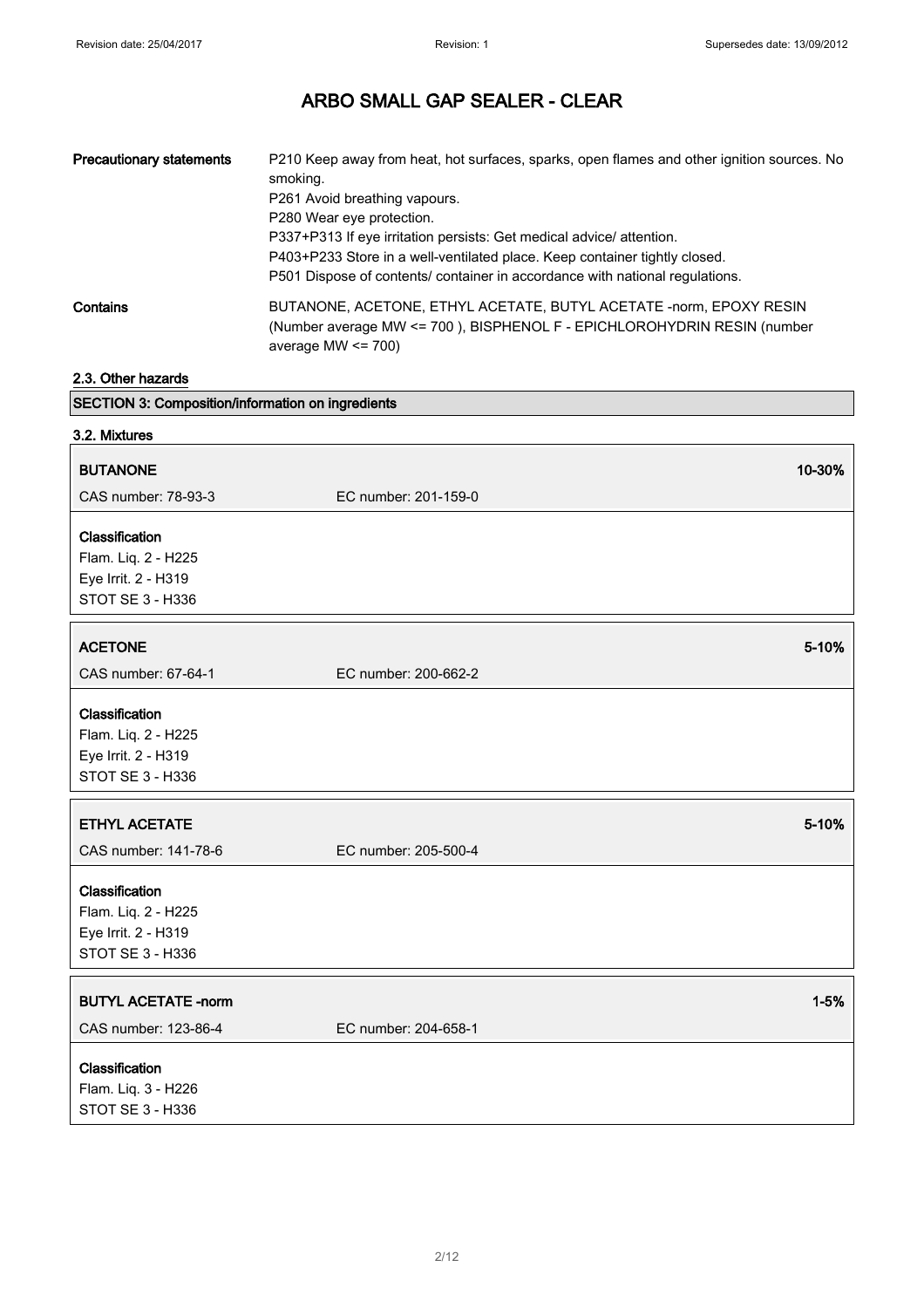l,

# ARBO SMALL GAP SEALER - CLEAR

| EPOXY RESIN (Number average MW <= 700)                                      | 1%                                                                                                                                                                                                                                                          |
|-----------------------------------------------------------------------------|-------------------------------------------------------------------------------------------------------------------------------------------------------------------------------------------------------------------------------------------------------------|
| CAS number: 25068-38-6                                                      | EC number: 500-033-5                                                                                                                                                                                                                                        |
| Classification                                                              |                                                                                                                                                                                                                                                             |
| Skin Irrit. 2 - H315                                                        |                                                                                                                                                                                                                                                             |
| Eye Irrit. 2 - H319                                                         |                                                                                                                                                                                                                                                             |
| Skin Sens. 1 - H317                                                         |                                                                                                                                                                                                                                                             |
| Aquatic Chronic 2 - H411                                                    |                                                                                                                                                                                                                                                             |
| <b>BISPHENOL F - EPICHLOROHYDRIN RESIN (number</b><br>average MW $<= 700$ ) | 1%                                                                                                                                                                                                                                                          |
| CAS number: 28064-14-4                                                      |                                                                                                                                                                                                                                                             |
| Classification                                                              |                                                                                                                                                                                                                                                             |
| Skin Irrit. 2 - H315                                                        |                                                                                                                                                                                                                                                             |
| Eye Irrit. 2 - H319                                                         |                                                                                                                                                                                                                                                             |
| <b>Skin Sens. 1 - H317</b>                                                  |                                                                                                                                                                                                                                                             |
| Aquatic Chronic 2 - H411                                                    |                                                                                                                                                                                                                                                             |
|                                                                             | The full text for all hazard statements is displayed in Section 16.                                                                                                                                                                                         |
| <b>Composition comments</b>                                                 | Acrylic resin, and vinyl resin, with auxiliaries. in solvent mixture.                                                                                                                                                                                       |
| <b>SECTION 4: First aid measures</b>                                        |                                                                                                                                                                                                                                                             |
| 4.1. Description of first aid measures                                      |                                                                                                                                                                                                                                                             |
| <b>General information</b>                                                  | In all cases of doubt, or if symptoms persist, seek medical attention. Never give anything by<br>mouth to an unconscious person.                                                                                                                            |
| Inhalation                                                                  | Move affected person to fresh air at once. Get medical attention if any discomfort continues.                                                                                                                                                               |
| Ingestion                                                                   | Rinse mouth thoroughly with water. Give a few small glasses of water or milk to drink. Stop if<br>the affected person feels sick as vomiting may be dangerous. Get medical attention if any<br>discomfort continues or if large amounts have been ingested. |
| Skin contact                                                                | Wipe off excess material with cloth or paper. Use resin removing cream. Wash skin<br>thoroughly with soap and water. Get medical attention if any discomfort continues.                                                                                     |
| Eye contact                                                                 | Rinse immediately with plenty of water. Remove any contact lenses and open eyelids wide<br>apart. Continue to rinse for at least 15 minutes. Get medical attention if any discomfort<br>continues.                                                          |
|                                                                             | 4.2. Most important symptoms and effects, both acute and delayed                                                                                                                                                                                            |
| Inhalation                                                                  | Vapours may cause drowsiness and dizziness. Irritation of nose, throat and airway.                                                                                                                                                                          |
| Ingestion                                                                   | May cause discomfort if swallowed. May cause stomach pain or vomiting.                                                                                                                                                                                      |
| Skin contact                                                                | Prolonged contact may cause redness, irritation and dry skin. Allergic rash.                                                                                                                                                                                |
| Eye contact                                                                 | Irritation of eyes and mucous membranes.                                                                                                                                                                                                                    |
|                                                                             | 4.3. Indication of any immediate medical attention and special treatment needed                                                                                                                                                                             |
| Notes for the doctor                                                        | Treat symptomatically.                                                                                                                                                                                                                                      |
| <b>SECTION 5: Firefighting measures</b>                                     |                                                                                                                                                                                                                                                             |

# 5.1. Extinguishing media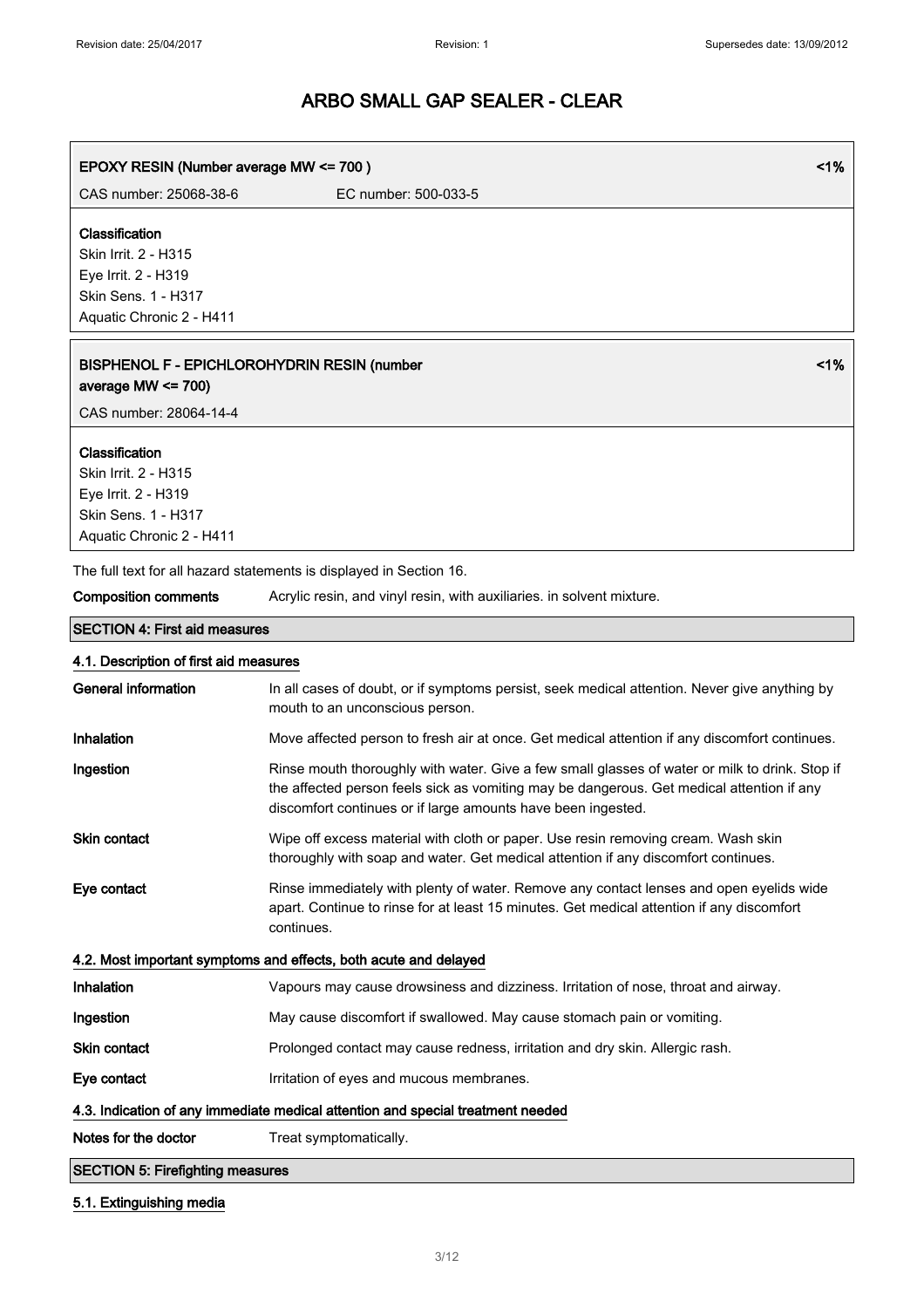| Suitable extinguishing media                                             | Extinguish with alcohol-resistant foam, carbon dioxide or dry powder. Water spray, fog or mist.                                                                                                                                                                                                                                                                                                                                        |  |
|--------------------------------------------------------------------------|----------------------------------------------------------------------------------------------------------------------------------------------------------------------------------------------------------------------------------------------------------------------------------------------------------------------------------------------------------------------------------------------------------------------------------------|--|
| Unsuitable extinguishing<br>media                                        | Do not use water jet as an extinguisher, as this will spread the fire.                                                                                                                                                                                                                                                                                                                                                                 |  |
| 5.2. Special hazards arising from the substance or mixture               |                                                                                                                                                                                                                                                                                                                                                                                                                                        |  |
| Specific hazards                                                         | Solvent vapours may form explosive mixtures with air. In case of fire, toxic gases may be<br>formed.                                                                                                                                                                                                                                                                                                                                   |  |
| <b>Hazardous combustion</b><br>products                                  | Thermal decomposition or combustion may liberate carbon oxides and other toxic gases or<br>vapours. Oxides of carbon.                                                                                                                                                                                                                                                                                                                  |  |
| 5.3. Advice for firefighters                                             |                                                                                                                                                                                                                                                                                                                                                                                                                                        |  |
| Protective actions during<br>firefighting                                | Keep up-wind to avoid fumes. Fight fire from safe distance or protected location. Move<br>containers from fire area if it can be done without risk. Be aware of danger of explosion. Cool<br>containers exposed to flames with water until well after the fire is out. Control run-off water by<br>containing and keeping it out of sewers and watercourses. Do not use water jet as an<br>extinguisher, as this will spread the fire. |  |
| Special protective equipment<br>for firefighters                         | Wear positive-pressure self-contained breathing apparatus (SCBA) and appropriate protective<br>clothing.                                                                                                                                                                                                                                                                                                                               |  |
| <b>SECTION 6: Accidental release measures</b>                            |                                                                                                                                                                                                                                                                                                                                                                                                                                        |  |
| 6.1. Personal precautions, protective equipment and emergency procedures |                                                                                                                                                                                                                                                                                                                                                                                                                                        |  |
| <b>Personal precautions</b>                                              | Wear appropriate protective clothing. Avoid inhalation of vapours and contact with skin and<br>eyes. Eliminate all sources of ignition. Take precautionary measures against static<br>discharges.                                                                                                                                                                                                                                      |  |
| 6.2. Environmental precautions                                           |                                                                                                                                                                                                                                                                                                                                                                                                                                        |  |
| <b>Environmental precautions</b>                                         | Avoid the spillage or runoff entering drains, sewers or watercourses.                                                                                                                                                                                                                                                                                                                                                                  |  |
| 6.3. Methods and material for containment and cleaning up                |                                                                                                                                                                                                                                                                                                                                                                                                                                        |  |
| Methods for cleaning up                                                  | Absorb spillage with non-combustible, absorbent material.                                                                                                                                                                                                                                                                                                                                                                              |  |
| 6.4. Reference to other sections                                         |                                                                                                                                                                                                                                                                                                                                                                                                                                        |  |
| Reference to other sections                                              | For personal protection, see Section 8. See Section 11 for additional information on health<br>hazards. For waste disposal, see section 13.                                                                                                                                                                                                                                                                                            |  |
| <b>SECTION 7: Handling and storage</b>                                   |                                                                                                                                                                                                                                                                                                                                                                                                                                        |  |
| 7.1. Precautions for safe handling                                       |                                                                                                                                                                                                                                                                                                                                                                                                                                        |  |
| Usage precautions                                                        | Wear protective clothing as described in Section 8 of this safety data sheet. Avoid inhalation<br>of vapours and contact with skin and eyes. Keep away from heat, sparks and open flame. Do<br>not use in confined spaces without adequate ventilation and/or respirator. Contaminated rags<br>and cloths must be put in fireproof containers for disposal.                                                                            |  |
| Advice on general<br>occupational hygiene                                | Do not eat, drink or smoke when using this product. Wash promptly if skin becomes<br>contaminated.                                                                                                                                                                                                                                                                                                                                     |  |
|                                                                          | 7.2. Conditions for safe storage, including any incompatibilities                                                                                                                                                                                                                                                                                                                                                                      |  |
| <b>Storage precautions</b>                                               | Store in tightly-closed, original container in a dry, cool and well-ventilated place. Keep away<br>from oxidising materials, heat and flames. Protect from sunlight.                                                                                                                                                                                                                                                                   |  |
| Storage class                                                            | Flammable liquid storage.                                                                                                                                                                                                                                                                                                                                                                                                              |  |
| 7.3. Specific end use(s)                                                 |                                                                                                                                                                                                                                                                                                                                                                                                                                        |  |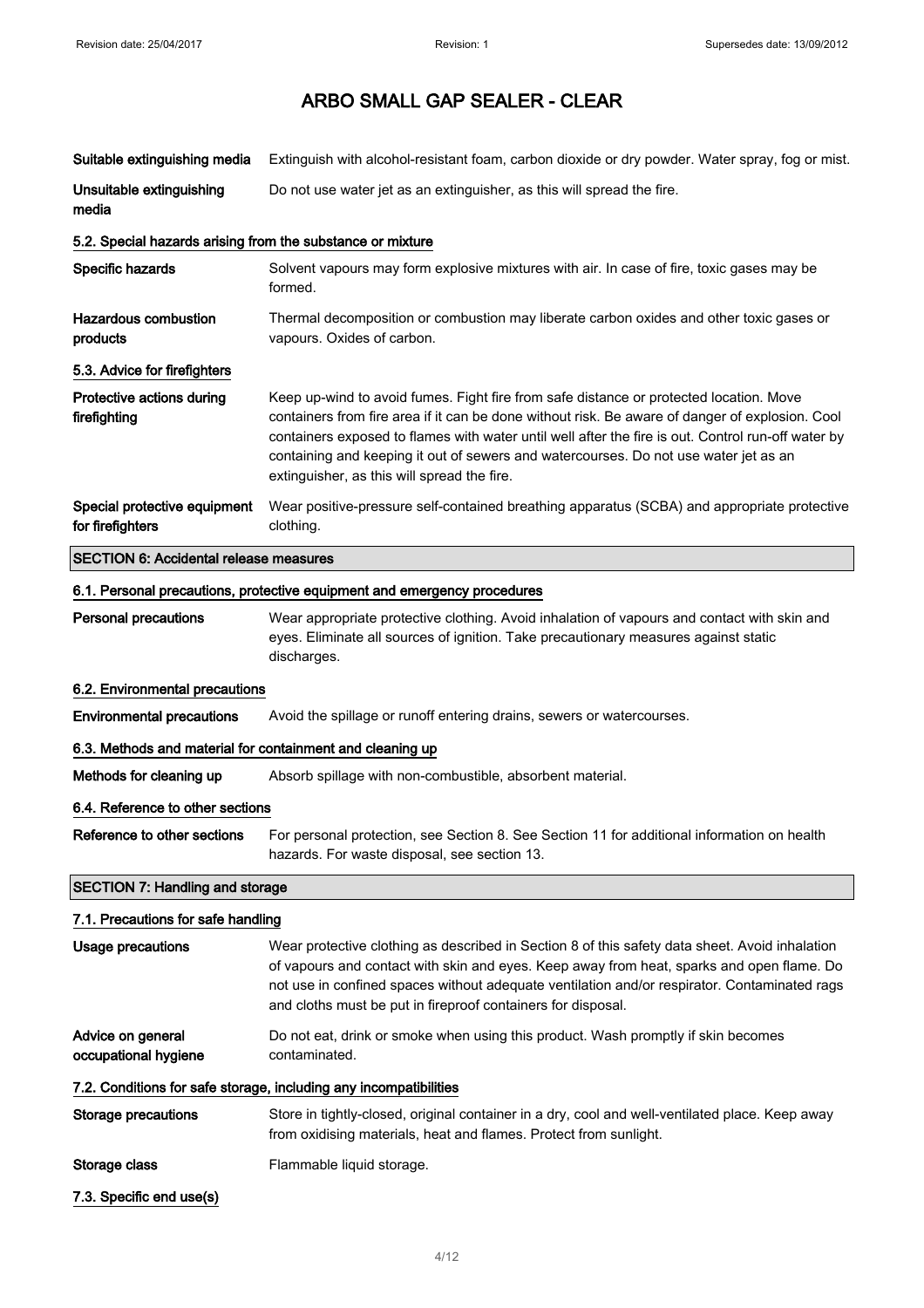Specific end use(s) The identified uses for this product are detailed in Section 1.2.

#### SECTION 8: Exposure Controls/personal protection

#### 8.1. Control parameters

## Occupational exposure limits

#### BUTANONE

Long-term exposure limit (8-hour TWA): WEL 200 ppm 600 mg/m<sup>3</sup> Short-term exposure limit (15-minute): WEL 300 ppm 899 mg/m<sup>3</sup> Sk

## ACETONE

Long-term exposure limit (8-hour TWA): WEL 500 ppm 1210 mg/m<sup>3</sup> Short-term exposure limit (15-minute): WEL 1500 ppm 3620 mg/m<sup>3</sup>

## ETHYL ACETATE

Long-term exposure limit (8-hour TWA): WEL 200 ppm Short-term exposure limit (15-minute): WEL 400 ppm

## BUTYL ACETATE -norm

Long-term exposure limit (8-hour TWA): WEL 150 ppm 724 mg/m<sup>3</sup> Short-term exposure limit (15-minute): WEL 200 ppm 966 mg/m<sup>3</sup> WEL = Workplace Exposure Limit

 $Sk = Can be absorbed through the skin.$ 

#### BUTANONE (CAS: 78-93-3)

| <b>DNEL</b> | Workers - Inhalation; Long term systemic effects: 600 mg/m <sup>3</sup><br>Workers - Dermal; Long term systemic effects: 1161 mg/kg/day<br>General population - Inhalation; Long term systemic effects: 106 mg/m <sup>3</sup><br>General population - Dermal; Long term systemic effects: 412 mg/kg/day<br>General population - Oral; Long term systemic effects: 31 mg/kg/day                                                                                                                                                                                                                                                                                                                                                                                                                    |
|-------------|---------------------------------------------------------------------------------------------------------------------------------------------------------------------------------------------------------------------------------------------------------------------------------------------------------------------------------------------------------------------------------------------------------------------------------------------------------------------------------------------------------------------------------------------------------------------------------------------------------------------------------------------------------------------------------------------------------------------------------------------------------------------------------------------------|
| <b>PNEC</b> | - Fresh water; 55.8 mg/l<br>- Marine water; 55.8 mg/l<br>- Intermittent release; 55.8 mg/l<br>- STP: 709 mg/l<br>- Sediment (Freshwater); 284.7 mg/kg<br>- Sediment (Marinewater); 284.7 mg/kg<br>- Soil; 22.5 mg/kg<br>- Oral (food); $1000$ mg/kg<br>ETHYL ACETATE (CAS: 141-78-6)                                                                                                                                                                                                                                                                                                                                                                                                                                                                                                              |
| <b>DNEL</b> | Workers - Inhalation: Long term systemic effects: 734 mg/m <sup>3</sup><br>Workers - Inhalation; Short term systemic effects: 1468 mg/m <sup>3</sup><br>Workers - Inhalation; Long term local effects: 734 mg/m <sup>3</sup><br>Workers - Inhalation; Short term local effects: 1468 mg/m <sup>3</sup><br>Workers - Dermal; Long term systemic effects: 63 mg/kg/day<br>General population - Inhalation; Long term systemic effects: 367 mg/m <sup>3</sup><br>General population - Inhalation; Short term systemic effects: 734 mg/m <sup>3</sup><br>General population - Inhalation; Long term local effects: 367 mg/m <sup>3</sup><br>General population - Inhalation; Short term local effects: 734 mg/m <sup>3</sup><br>General population - Dermal; Long term systemic effects: 37 mg/kg/day |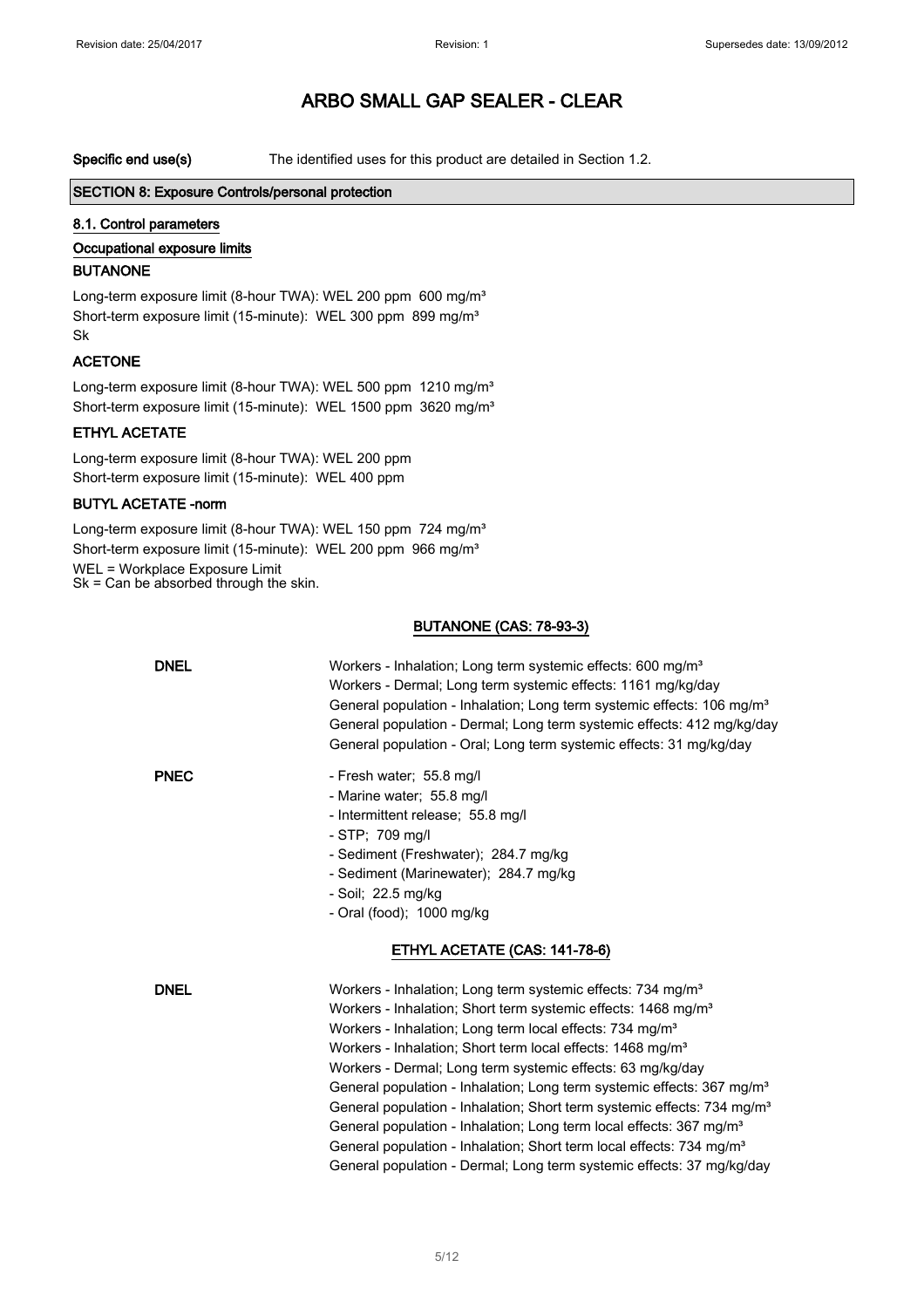| <b>PNEC</b>                               | - Fresh water; 0.24 mg/l<br>- Marine water; 0.024 mg/l<br>- Intermittent release; 1.65 mg/l<br>$-$ STP; 650 mg/l<br>- Sediment (Freshwater); 1.15 mg/kg<br>- Sediment (Marinewater); 0.115 mg/kg<br>- Soil; 0.148 mg/kg                                                                                                                                                                                                                                                                                                                                                                                                                                            |
|-------------------------------------------|--------------------------------------------------------------------------------------------------------------------------------------------------------------------------------------------------------------------------------------------------------------------------------------------------------------------------------------------------------------------------------------------------------------------------------------------------------------------------------------------------------------------------------------------------------------------------------------------------------------------------------------------------------------------|
|                                           | BUTYL ACETATE -norm (CAS: 123-86-4)                                                                                                                                                                                                                                                                                                                                                                                                                                                                                                                                                                                                                                |
| <b>DNEL</b>                               | Workers - Inhalation; Long term systemic effects: 480 mg/m <sup>3</sup><br>Workers - Inhalation; Short term systemic effects: 960 mg/m <sup>3</sup><br>Workers - Inhalation; Long term local effects: 480 mg/m <sup>3</sup><br>Workers - Inhalation; Short term local effects: 960 mg/m <sup>3</sup><br>General population - Inhalation; Long term systemic effects: 102.34 mg/m <sup>3</sup><br>General population - Inhalation; Short term systemic effects: 859.7 mg/m <sup>3</sup><br>General population - Inhalation; Long term local effects: 102.34 mg/m <sup>3</sup><br>General population - Inhalation; Short term local effects: 859.7 mg/m <sup>3</sup> |
| <b>PNEC</b>                               | - Fresh water; 0.18 mg/l<br>- Marine water; 0.018 mg/l<br>- Intermittent release; 0.36 mg/l<br>$-$ STP; 35.6 mg/l<br>- Sediment (Freshwater); 0.981 mg/kg<br>- Sediment (Marinewater); 0.0981 mg/kg<br>- Soil; 0.0903 mg/kg                                                                                                                                                                                                                                                                                                                                                                                                                                        |
| 8.2. Exposure controls                    |                                                                                                                                                                                                                                                                                                                                                                                                                                                                                                                                                                                                                                                                    |
| Protective equipment                      |                                                                                                                                                                                                                                                                                                                                                                                                                                                                                                                                                                                                                                                                    |
| Appropriate engineering<br>controls       | Provide adequate ventilation. Avoid inhalation of vapours. Observe any occupational<br>exposure limits for the product or ingredients.                                                                                                                                                                                                                                                                                                                                                                                                                                                                                                                             |
| Eye/face protection                       | The following protection should be worn: Chemical splash goggles.                                                                                                                                                                                                                                                                                                                                                                                                                                                                                                                                                                                                  |
| Hand protection                           | Wear protective gloves. The most suitable glove should be chosen in consultation with the<br>glove supplier/manufacturer, who can provide information about the breakthrough time of the<br>glove material. To protect hands from chemicals, gloves should comply with European<br>Standard EN374. It is recommended that gloves are made of the following material: Butyl<br>rubber. Polytetrafluoroethylene (PTFE, Teflon).                                                                                                                                                                                                                                      |
| Other skin and body<br>protection         | Wear appropriate clothing to prevent repeated or prolonged skin contact.                                                                                                                                                                                                                                                                                                                                                                                                                                                                                                                                                                                           |
| Hygiene measures                          | Provide eyewash station and safety shower. Use engineering controls to reduce air<br>contamination to permissible exposure level. Wash at the end of each work shift and before<br>eating, smoking and using the toilet. Promptly remove any clothing that becomes<br>contaminated. When using do not eat, drink or smoke.                                                                                                                                                                                                                                                                                                                                         |
| <b>Respiratory protection</b>             | Respiratory protection must be used if the airborne contamination exceeds the recommended<br>occupational exposure limit. It is recommended to use respiratory equipment with combination<br>filter, type A2/P2.                                                                                                                                                                                                                                                                                                                                                                                                                                                   |
| <b>Environmental exposure</b><br>controls | Residues and empty containers should be taken care of as hazardous waste according to<br>local and national provisions.                                                                                                                                                                                                                                                                                                                                                                                                                                                                                                                                            |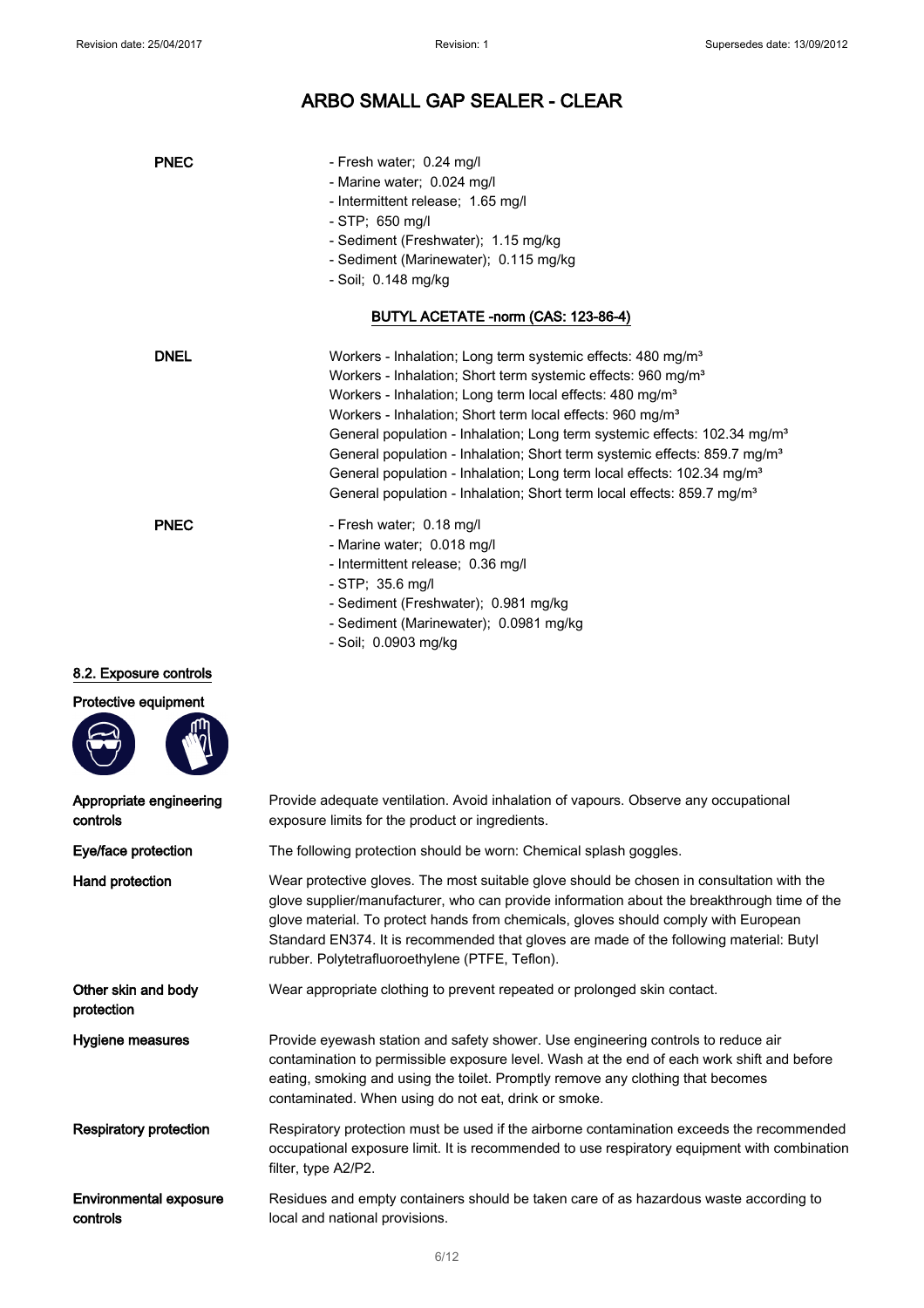# SECTION 9: Physical and Chemical Properties

| 9.1. Information on basic physical and chemical properties |                                                                                                                                    |  |
|------------------------------------------------------------|------------------------------------------------------------------------------------------------------------------------------------|--|
| Appearance                                                 | Viscous liquid.                                                                                                                    |  |
| Colour                                                     | Clear.                                                                                                                             |  |
| Odour                                                      | Ketonic.                                                                                                                           |  |
| <b>Odour threshold</b>                                     | Lower Butanone: 2 ppm Upper Butanone: 83 ppm                                                                                       |  |
| рH                                                         | Not applicable.                                                                                                                    |  |
| <b>Melting point</b>                                       | Butanone: -86°C                                                                                                                    |  |
| Initial boiling point and range                            | Butanone: 79.6°C @ 1013 hPa                                                                                                        |  |
| Flash point                                                | Butanone: -6°C CC (Closed cup).                                                                                                    |  |
| <b>Evaporation rate</b>                                    | Butanone: 6.00                                                                                                                     |  |
| <b>Evaporation factor</b>                                  | No information available                                                                                                           |  |
| Upper/lower flammability or<br>explosive limits            | Lower flammable/explosive limit: Butanone: 1.80 Upper flammable/explosive limit: Butanone:<br>11.50                                |  |
| Vapour pressure                                            | Butanone: 10.3 kPa @ 20°C                                                                                                          |  |
| Vapour density                                             | Butanone: 2.42                                                                                                                     |  |
| <b>Relative density</b>                                    | Butanone: 1.01 @ 20°C                                                                                                              |  |
| Solubility(ies)                                            | Butanone: 27.00 g/100 g water @ 20°C                                                                                               |  |
| <b>Partition coefficient</b>                               | Not applicable.                                                                                                                    |  |
| Auto-ignition temperature                                  | Butanone: 404°C                                                                                                                    |  |
| <b>Viscosity</b>                                           | 300 - 400 P @ 20°C                                                                                                                 |  |
| <b>Explosive properties</b>                                | Standard tests for this endpoint are for single substances and are not appropriate for this<br>mixture.                            |  |
| <b>Oxidising properties</b>                                | The mixture itself has not been tested but none of the ingredient substances meet the criteria<br>for classification as oxidising. |  |
| 9.2. Other information                                     |                                                                                                                                    |  |
| <b>SECTION 10: Stability and reactivity</b>                |                                                                                                                                    |  |
| 10.1. Reactivity                                           |                                                                                                                                    |  |
| Reactivity                                                 | There are no known reactivity hazards associated with this product.                                                                |  |
| 10.2. Chemical stability                                   |                                                                                                                                    |  |
| <b>Stability</b>                                           | Stable at normal ambient temperatures and when used as recommended.                                                                |  |
| 10.3. Possibility of hazardous reactions                   |                                                                                                                                    |  |
| Possibility of hazardous<br>reactions                      | Not known. Will not polymerise.                                                                                                    |  |
| 10.4. Conditions to avoid                                  |                                                                                                                                    |  |
| <b>Conditions to avoid</b>                                 | Avoid heat, flames and other sources of ignition. Avoid excessive heat for prolonged periods<br>of time.                           |  |
| 10.5. Incompatible materials                               |                                                                                                                                    |  |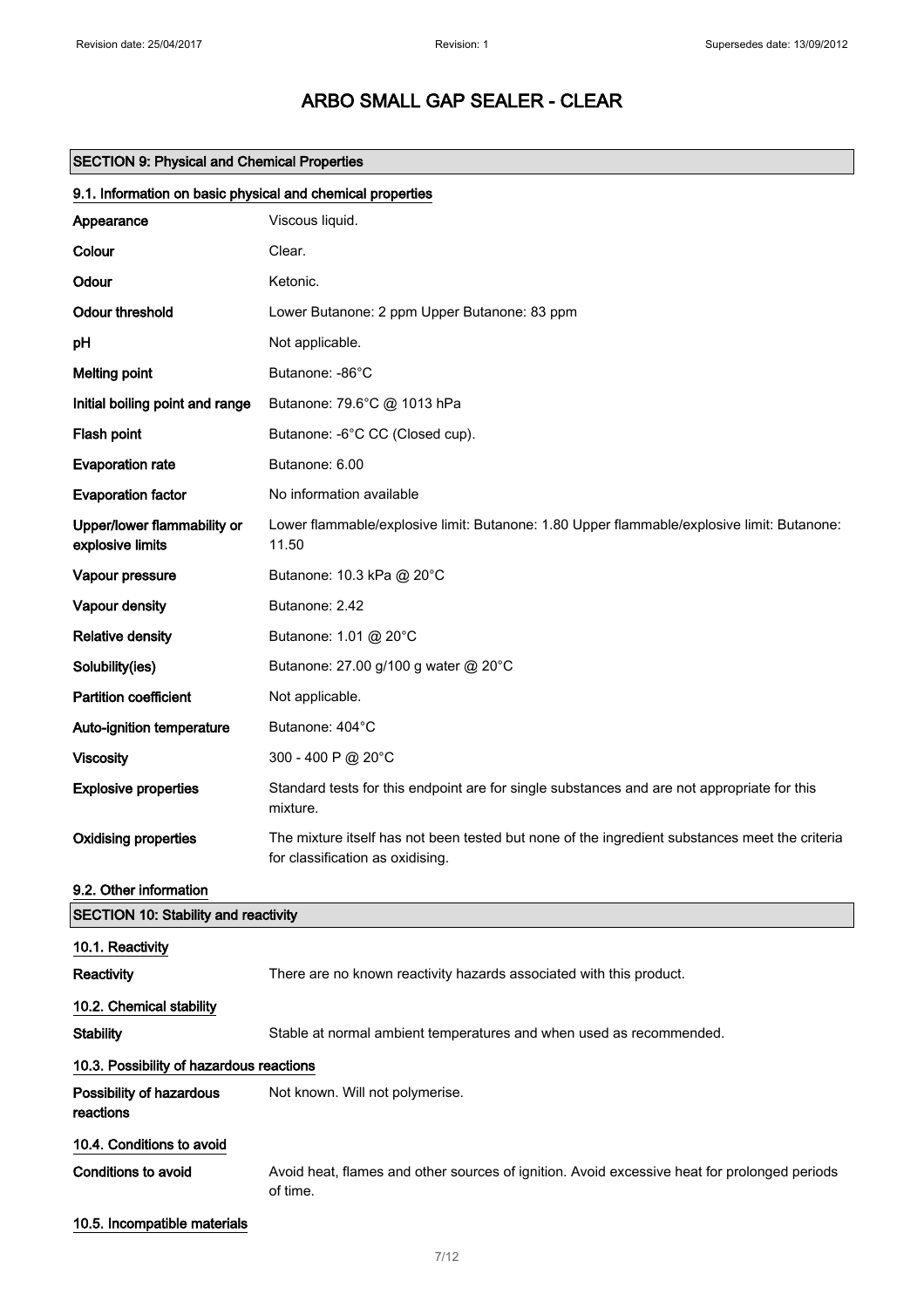| Materials to avoid                                             | Strong oxidising agents.                                                                                                                            |  |
|----------------------------------------------------------------|-----------------------------------------------------------------------------------------------------------------------------------------------------|--|
| 10.6. Hazardous decomposition products                         |                                                                                                                                                     |  |
| Hazardous decomposition<br>products                            | None at ambient temperatures. Oxides of carbon. Thermal decomposition or combustion may<br>liberate carbon oxides and other toxic gases or vapours. |  |
| <b>SECTION 11: Toxicological information</b>                   |                                                                                                                                                     |  |
| 11.1. Information on toxicological effects                     |                                                                                                                                                     |  |
| <b>Toxicological effects</b>                                   | There are no data available on this product.                                                                                                        |  |
| Skin corrosion/irritation<br>Animal data                       | Based on available data the classification criteria are not met.                                                                                    |  |
|                                                                |                                                                                                                                                     |  |
| Serious eye damage/irritation<br>Serious eye damage/irritation | Causes eye irritation.                                                                                                                              |  |
| Respiratory sensitisation<br>Respiratory sensitisation         | There is no evidence that the material can lead to respiratory hypersensitivity.                                                                    |  |
| Skin sensitisation<br><b>Skin sensitisation</b>                | The product contains small amounts of sensitsing substances which may cause an allergic<br>reaction in sensitive individuals.                       |  |
| Germ cell mutagenicity<br>Genotoxicity - in vitro              | Does not contain any substances known to be mutagenic.                                                                                              |  |
| Carcinogenicity<br>Carcinogenicity                             | Does not contain any substances known to be carcinogenic.                                                                                           |  |
| Reproductive toxicity<br>Reproductive toxicity - fertility     | Does not contain any substances known to be toxic to reproduction.                                                                                  |  |
| <b>Aspiration hazard</b><br><b>Aspiration hazard</b>           | Based on available data the classification criteria are not met.                                                                                    |  |
| General information                                            | Prolonged and repeated contact with solvents over a long period may lead to permanent<br>health problems.                                           |  |
| Inhalation                                                     | Vapours may cause drowsiness and dizziness.                                                                                                         |  |
| Ingestion                                                      | May cause stomach pain or vomiting. May cause nausea, headache, dizziness and<br>intoxication.                                                      |  |
| Skin contact                                                   | May cause sensitisation or allergic reactions in sensitive individuals.                                                                             |  |
| Eye contact                                                    | May cause severe eye irritation.                                                                                                                    |  |
| Route of entry                                                 | Inhalation Ingestion. Skin and/or eye contact                                                                                                       |  |
| <b>Target organs</b>                                           | Central nervous system Eyes Gastro-intestinal tract Respiratory system, lungs Skin                                                                  |  |
| <b>Medical considerations</b>                                  | Skin disorders and allergies. Central nervous system depression.                                                                                    |  |
| Toxicological information on ingredients.                      |                                                                                                                                                     |  |

## BUTANONE

## Acute toxicity - oral

Notes (oral LD<sub>50</sub>) LD<sub>50</sub> 3460 mg/kg, Oral, Rat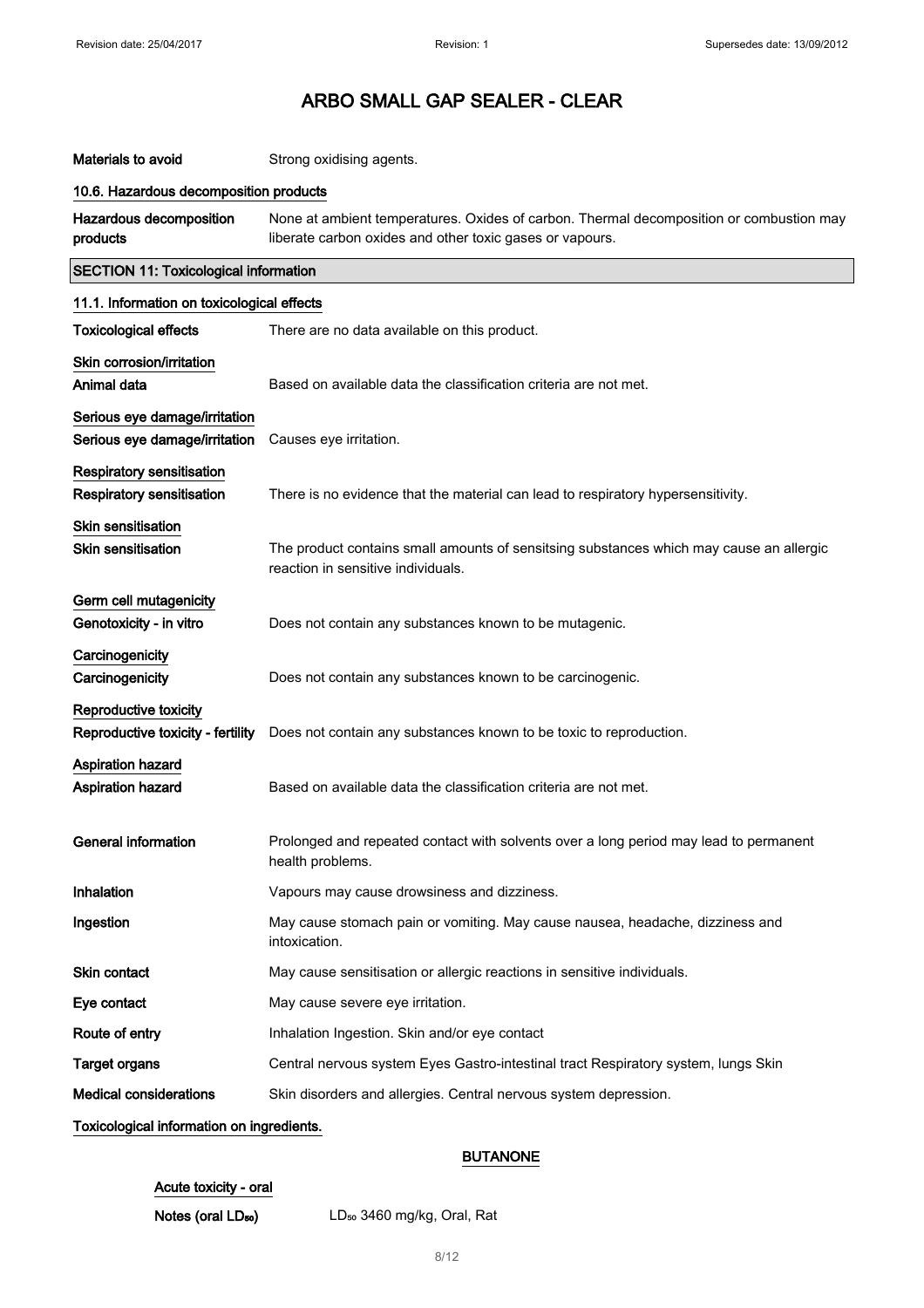| Acute toxicity - dermal                |                                                                                                             |
|----------------------------------------|-------------------------------------------------------------------------------------------------------------|
| Notes (dermal LD <sub>50</sub> )       | $LD_{50}$ > 10 mL/kg bw, Dermal, Rabbit                                                                     |
| Skin corrosion/irritation              |                                                                                                             |
| Animal data                            | Not irritating.                                                                                             |
| Serious eye damage/irritation          |                                                                                                             |
| Serious eye<br>damage/irritation       | Irritating.                                                                                                 |
| <b>Skin sensitisation</b>              |                                                                                                             |
| <b>Skin sensitisation</b>              | Buehler test - Guinea pig: Not sensitising.                                                                 |
| Germ cell mutagenicity                 |                                                                                                             |
| Genotoxicity - in vitro                | Negative.                                                                                                   |
| Genotoxicity - in vivo                 | Negative.                                                                                                   |
| Reproductive toxicity                  |                                                                                                             |
| Reproductive toxicity -<br>development | Maternal toxicity: - NOAEC: 1002 ppm, Inhalation, Rat Teratogenicity: - NOAEC:<br>1002 ppm, Inhalation, Rat |

## SECTION 12: Ecological Information

Ecotoxicity There are no data on the ecotoxicity of this product.

## 12.1. Toxicity

#### Ecological information on ingredients.

### BUTANONE

| Acute toxicity - fish                     | LC <sub>80</sub> , 96 hours: 2993 mg/l, Pimephales promelas (Fat-head Minnow) |
|-------------------------------------------|-------------------------------------------------------------------------------|
| Acute toxicity - aquatic<br>invertebrates | EC <sub>80</sub> , 48 hours: 308 mg/l, Daphnia magna                          |
| Acute toxicity - aquatic<br>plants        | EC <sub>80</sub> , 48 hours: 1888 mg/l, Selenastrum capricornutum             |
| Acute toxicity -<br>microorganisms        | TT (Toxicity threshold), 16 hours: 1150 mg/l, Pseudomonas putida              |

### 12.2. Persistence and degradability

Persistence and degradability There are no data on the degradability of this product.

### Ecological information on ingredients.

#### BUTANONE

Biodegradation The substance is readily biodegradable.

## 12.3. Bioaccumulative potential

Bioaccumulative potential No data available on bioaccumulation.

Partition coefficient Not applicable.

Ecological information on ingredients.

## BUTANONE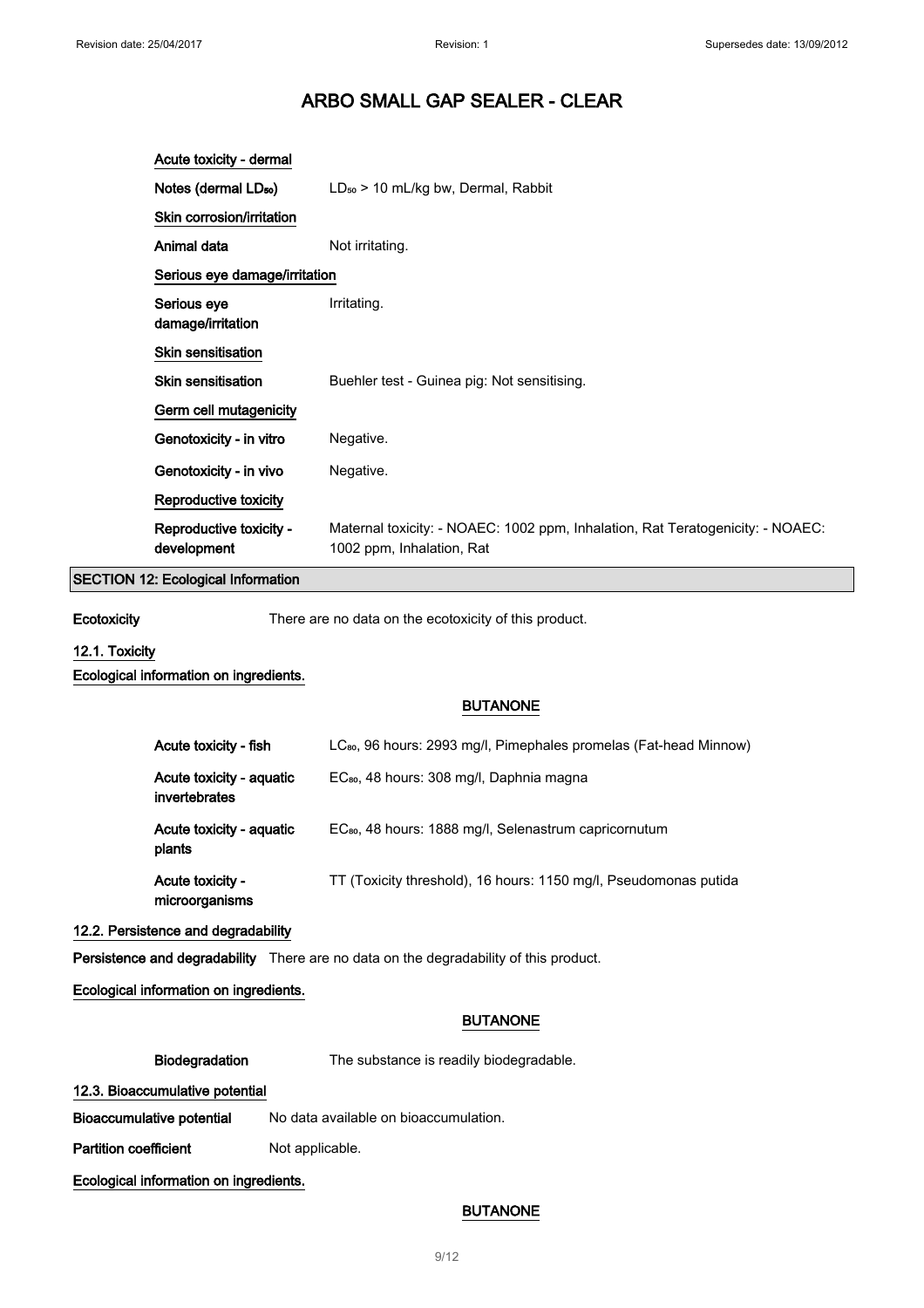| <b>Partition coefficient</b>                 | log Pow: 0.29                                                                                                                                                                                                                                                                                                                                                                                                                                                                                                   |
|----------------------------------------------|-----------------------------------------------------------------------------------------------------------------------------------------------------------------------------------------------------------------------------------------------------------------------------------------------------------------------------------------------------------------------------------------------------------------------------------------------------------------------------------------------------------------|
| 12.4. Mobility in soil                       |                                                                                                                                                                                                                                                                                                                                                                                                                                                                                                                 |
| <b>Mobility</b>                              | The product has poor water-solubility.                                                                                                                                                                                                                                                                                                                                                                                                                                                                          |
| 12.5. Results of PBT and vPvB assessment     |                                                                                                                                                                                                                                                                                                                                                                                                                                                                                                                 |
| <b>Results of PBT and vPvB</b><br>assessment | This product does not contain any substances classified as PBT or vPvB.                                                                                                                                                                                                                                                                                                                                                                                                                                         |
| 12.6. Other adverse effects                  |                                                                                                                                                                                                                                                                                                                                                                                                                                                                                                                 |
| Other adverse effects                        | Not known.                                                                                                                                                                                                                                                                                                                                                                                                                                                                                                      |
| <b>SECTION 13: Disposal considerations</b>   |                                                                                                                                                                                                                                                                                                                                                                                                                                                                                                                 |
| 13.1. Waste treatment methods                |                                                                                                                                                                                                                                                                                                                                                                                                                                                                                                                 |
| <b>General information</b>                   | Waste is classified as hazardous waste. Dispose of waste to licensed waste disposal site in<br>accordance with the requirements of the local Waste Disposal Authority. When handling<br>waste, the safety precautions applying to handling of the product should be considered.<br>Materials such as cleaning rags and paper wipes that are contaminated with flammable liquids<br>may self-ignite after use and should be stored in designated fireproof containers with tight-<br>fitting, self-closing lids. |
| <b>Disposal methods</b>                      | Absorb in vermiculite, dry sand or earth and place into containers. Dispose of waste via a<br>licensed waste disposal contractor. Confirm disposal procedures with environmental engineer<br>and local regulations.                                                                                                                                                                                                                                                                                             |
| Waste class                                  | HP3 Flammable HP4 Irritant Recommended EWC Code 14 06 03*                                                                                                                                                                                                                                                                                                                                                                                                                                                       |
| <b>SECTION 14: Transport information</b>     |                                                                                                                                                                                                                                                                                                                                                                                                                                                                                                                 |
| 14.1. UN number                              |                                                                                                                                                                                                                                                                                                                                                                                                                                                                                                                 |
| UN No. (ADR/RID)                             | 1133                                                                                                                                                                                                                                                                                                                                                                                                                                                                                                            |
| UN No. (IMDG)                                | 1133                                                                                                                                                                                                                                                                                                                                                                                                                                                                                                            |
| UN No. (ICAO)                                | 1133                                                                                                                                                                                                                                                                                                                                                                                                                                                                                                            |
| UN No. (ADN)                                 | 1133                                                                                                                                                                                                                                                                                                                                                                                                                                                                                                            |
| 14.2. UN proper shipping name                |                                                                                                                                                                                                                                                                                                                                                                                                                                                                                                                 |
| Proper shipping name<br>(ADR/RID)            | ADHESIVES containing flammable liquid                                                                                                                                                                                                                                                                                                                                                                                                                                                                           |
|                                              | Proper shipping name (IMDG) ADHESIVES containing flammable liquid                                                                                                                                                                                                                                                                                                                                                                                                                                               |
|                                              | Proper shipping name (ICAO) ADHESIVES containing flammable liquid                                                                                                                                                                                                                                                                                                                                                                                                                                               |
| Proper shipping name (ADN)                   | ADHESIVES containing flammable liquid                                                                                                                                                                                                                                                                                                                                                                                                                                                                           |
| 14.3. Transport hazard class(es)             |                                                                                                                                                                                                                                                                                                                                                                                                                                                                                                                 |
| <b>ADR/RID class</b>                         | 3                                                                                                                                                                                                                                                                                                                                                                                                                                                                                                               |
| <b>ADR/RID classification code</b>           | F1                                                                                                                                                                                                                                                                                                                                                                                                                                                                                                              |
| <b>ADR/RID label</b>                         | 3                                                                                                                                                                                                                                                                                                                                                                                                                                                                                                               |
| <b>IMDG class</b>                            | 3                                                                                                                                                                                                                                                                                                                                                                                                                                                                                                               |
| ICAO class/division                          | 3                                                                                                                                                                                                                                                                                                                                                                                                                                                                                                               |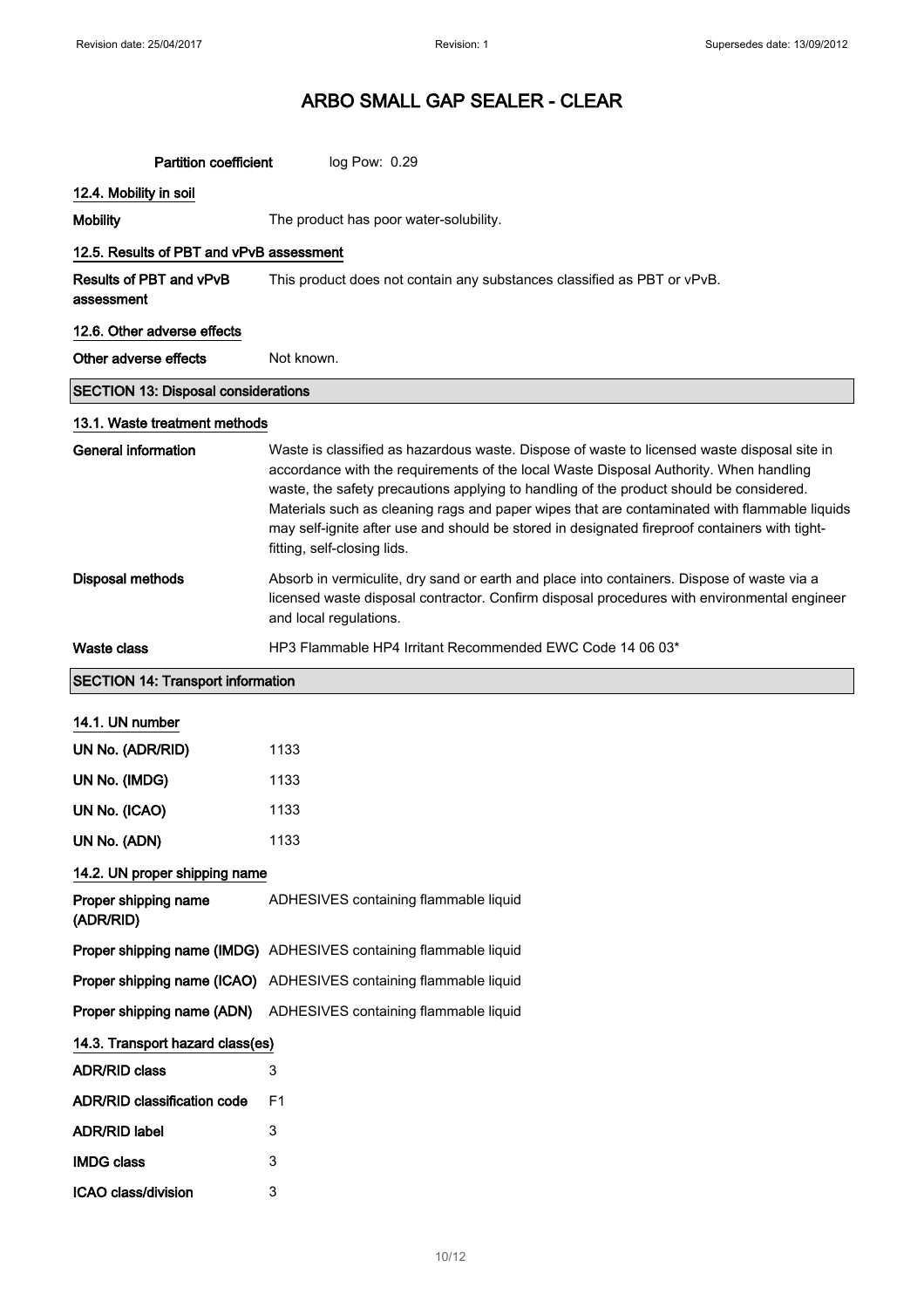| <b>ADN</b> class                                                                                     | 3                                                                                            |  |
|------------------------------------------------------------------------------------------------------|----------------------------------------------------------------------------------------------|--|
| <b>Transport labels</b>                                                                              |                                                                                              |  |
|                                                                                                      |                                                                                              |  |
|                                                                                                      |                                                                                              |  |
| 14.4. Packing group                                                                                  |                                                                                              |  |
| ADR/RID packing group                                                                                | H.                                                                                           |  |
| <b>IMDG packing group</b>                                                                            | H.                                                                                           |  |
| ADN packing group                                                                                    | H.                                                                                           |  |
| ICAO packing group                                                                                   | Ш                                                                                            |  |
| 14.5. Environmental hazards                                                                          |                                                                                              |  |
| Environmentally hazardous substance/marine pollutant<br>No.                                          |                                                                                              |  |
| 14.6. Special precautions for user                                                                   |                                                                                              |  |
| EmS                                                                                                  | $F-E$ , S-D                                                                                  |  |
| ADR transport category                                                                               | $\overline{2}$                                                                               |  |
| <b>Emergency Action Code</b>                                                                         | $-3YE$                                                                                       |  |
| <b>Hazard Identification Number</b><br>(ADR/RID)                                                     | 33                                                                                           |  |
| Tunnel restriction code                                                                              | (D/E)                                                                                        |  |
| 14.7. Transport in bulk according to Annex II of MARPOL and the IBC Code                             |                                                                                              |  |
| Transport in bulk according to Not applicable.<br>Annex II of MARPOL 73/78<br>and the IBC Code       |                                                                                              |  |
| <b>SECTION 15: Regulatory information</b>                                                            |                                                                                              |  |
| 15.1. Safety, health and environmental regulations/legislation specific for the substance or mixture |                                                                                              |  |
| <b>EU</b> legislation                                                                                | Regulation (EC) 1907/2006 REACH (as amended).<br>Regulation (EC) 1272/2008 CLP (as amended). |  |
| Guidance                                                                                             | Workplace Exposure Limits EH40.                                                              |  |
| 15.2. Chemical safety assessment                                                                     |                                                                                              |  |
| <b>SECTION 16: Other information</b>                                                                 |                                                                                              |  |
| <b>Revision comments</b>                                                                             | General review                                                                               |  |
| <b>Revision date</b>                                                                                 | 25/04/2017                                                                                   |  |
| Revision                                                                                             | 1                                                                                            |  |
| Supersedes date                                                                                      | 13/09/2012                                                                                   |  |
| SDS number                                                                                           | 10135                                                                                        |  |